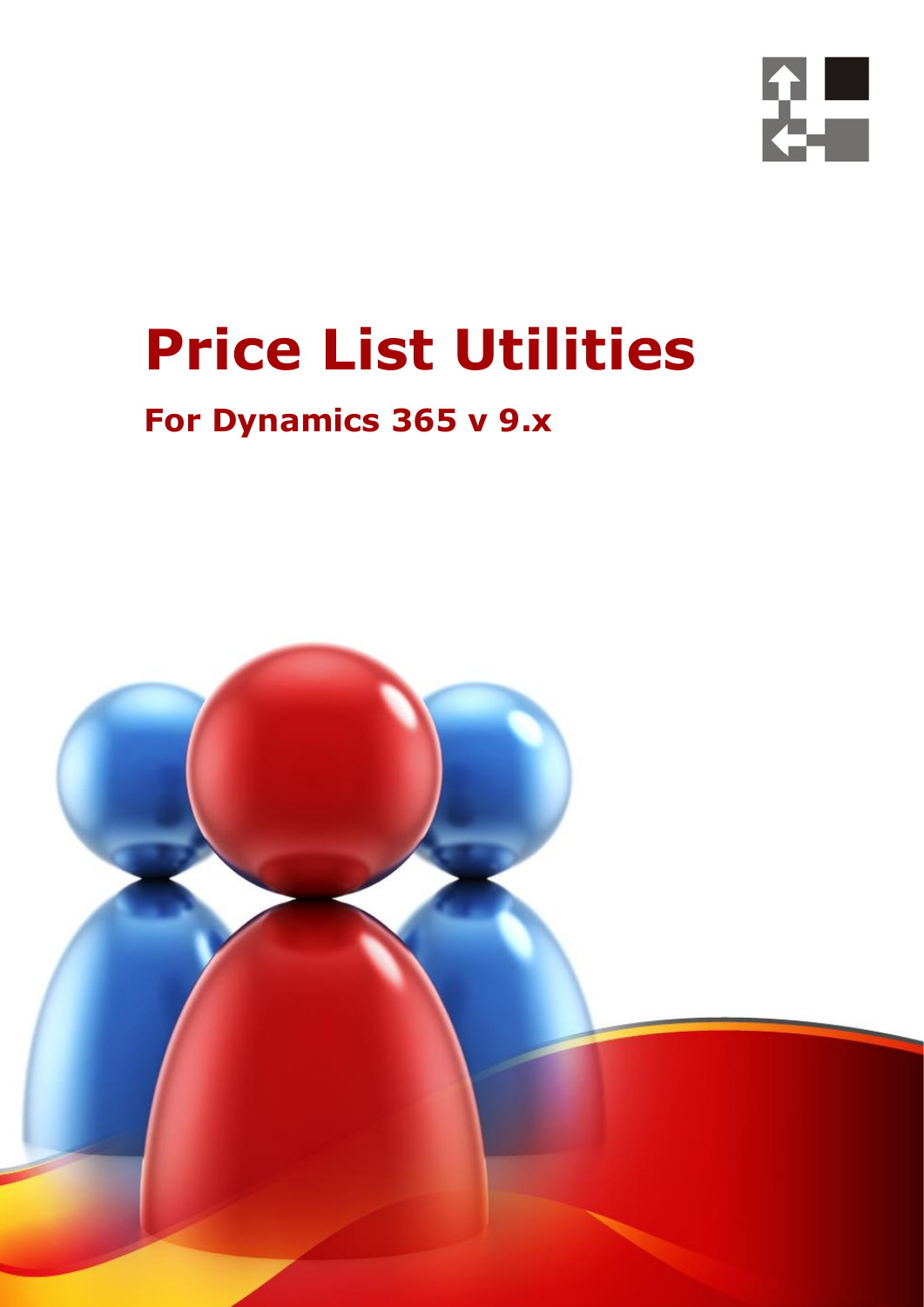## **Price List Utilities**

Document Name

- Price List Utilities is an easy to use tool that helps maintain your company price lists.
- Price List Utilities is an add-on application specially designed for Microsoft Dynamics 365.
- Written in HTML 5 it seamlessly integrates with the latest version of the Microsoft Dynamics 365
- Packaged as managed solution is fully compatible with all types of the deployment (on-premises, online).



Your Company Name (C) Copyright (Print Date) All Rights Reserved